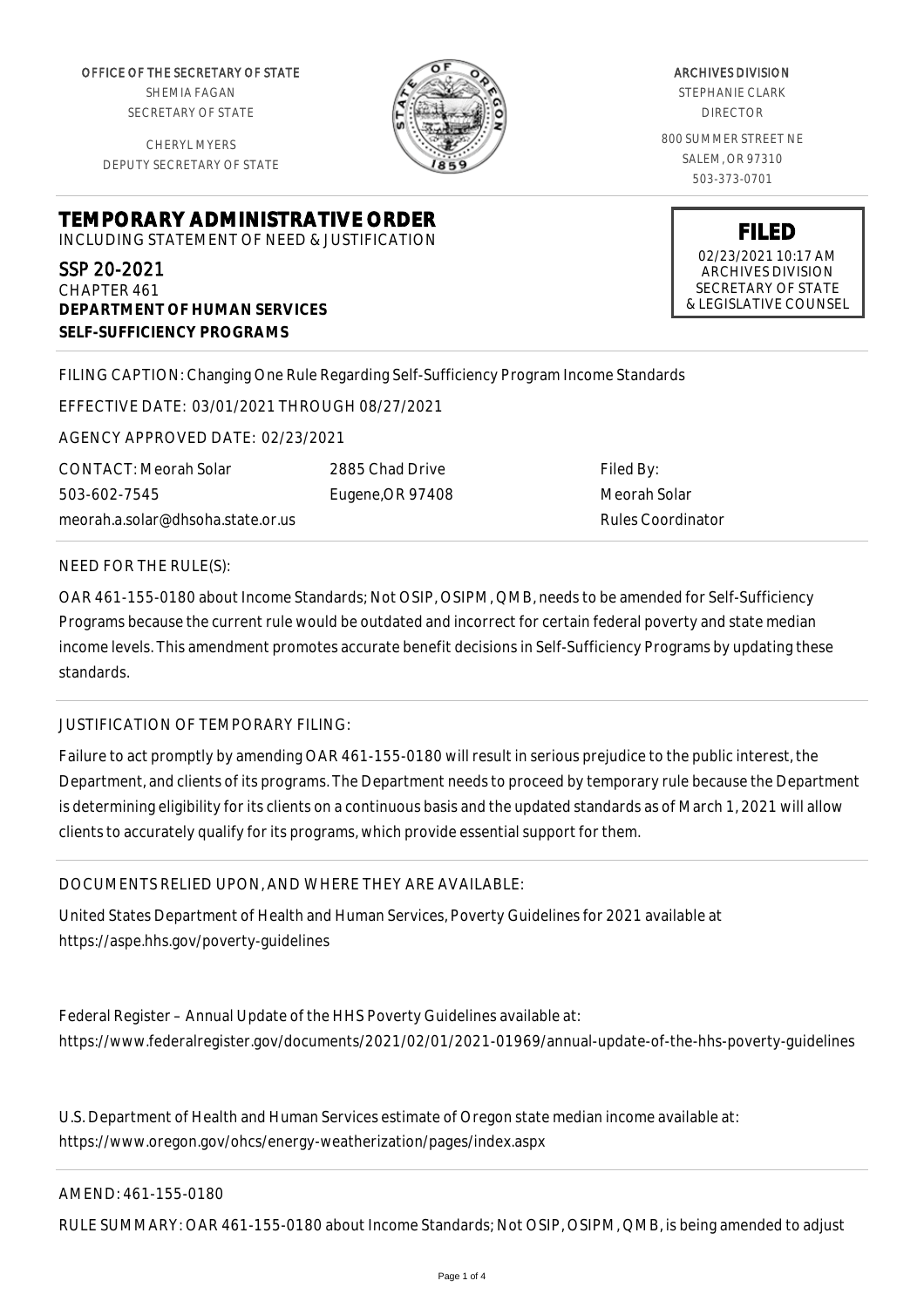the 185 percent, 200 percent, and 250 percent income standards to reflect the annual update to the Federal Poverty Level. It is also being amended to adjust the 85 percent income standard to reflect the annual update to the state median income. These amendments keep Oregon in line with current federal and state standards for Department Self-Sufficiency Programs. The rule is also being restructured to incorporate the income standards, changed and unchanged, into the body of the rule to support easier income standard reading and comparing in future rule versions. These amendments will take effect March 1, 2021.

CHANGES TO RULE:

461-155-0180 Income Standards; Not OSIP, OSIPM, QMB ¶

(1) A Department program may cite this rule if the program uses a monthly income standard based on the federal poverty level or state median income. The standards in this rule are effective as of OctoberMarch 1, 20201, except as provided otherwise.¶

(2) A monthly income standard set at 100 percent of the 2020 federal poverty level is set at the following amounts: ¶

(3) A monthly income standard set at 130 percent of the 2020 federal poverty level is set at the following amounts:¶

(4) A monthly income standard set at 165 percent of the 2020 federal poverty level is set at the following amounts: Size of Group&&&&&Standard¶

1&&&&&&&&&&\$ 1,064¶ 2&&&&&&&&&& 1,437¶ 3&&&&&&&&&& 1,810¶ 4&&&&&&&&&& 2,184¶ 5&&&&&&&&&& 2,557¶ 6&&&&&&&&&& 2,930¶ 7&&&&&&&&&& 3,304¶ 8&&&&&&&&&& 3,677¶ 9&&&&&&&&&& 4,051¶ 10&&&&&&&&&.. 4,425¶ +1&&&&&&&&&... +374¶ (3) A monthly income standard set at 130 percent of the 2020 federal poverty level is set at the following amounts:¶ Size of Group&&&&&Standard¶ 1&&&&&&&&&&\$ 1,383¶ 2&&&&&&&&&& 1,868¶ 3&&&&&&&&&& 2,353¶ 4&&&&&&&&&& 2,839¶ 5&&&&&&&&&& 3,324¶ 6&&&&&&&&&& 3,809¶ 7&&&&&&&&&& 4,295¶ 8&&&&&&&&&& 4,780¶ 9&&&&&&&&&& 5,266¶ 10&&&&&&&&&.. 5,752¶ +1&&&&&&&&&... +486¶ (4) A monthly income standard set at 165 percent of the 2020 federal poverty level is set at the following amounts: ¶ Size of Group&&&&&Standard¶ 1&&&&&&&&&&\$ 1,755¶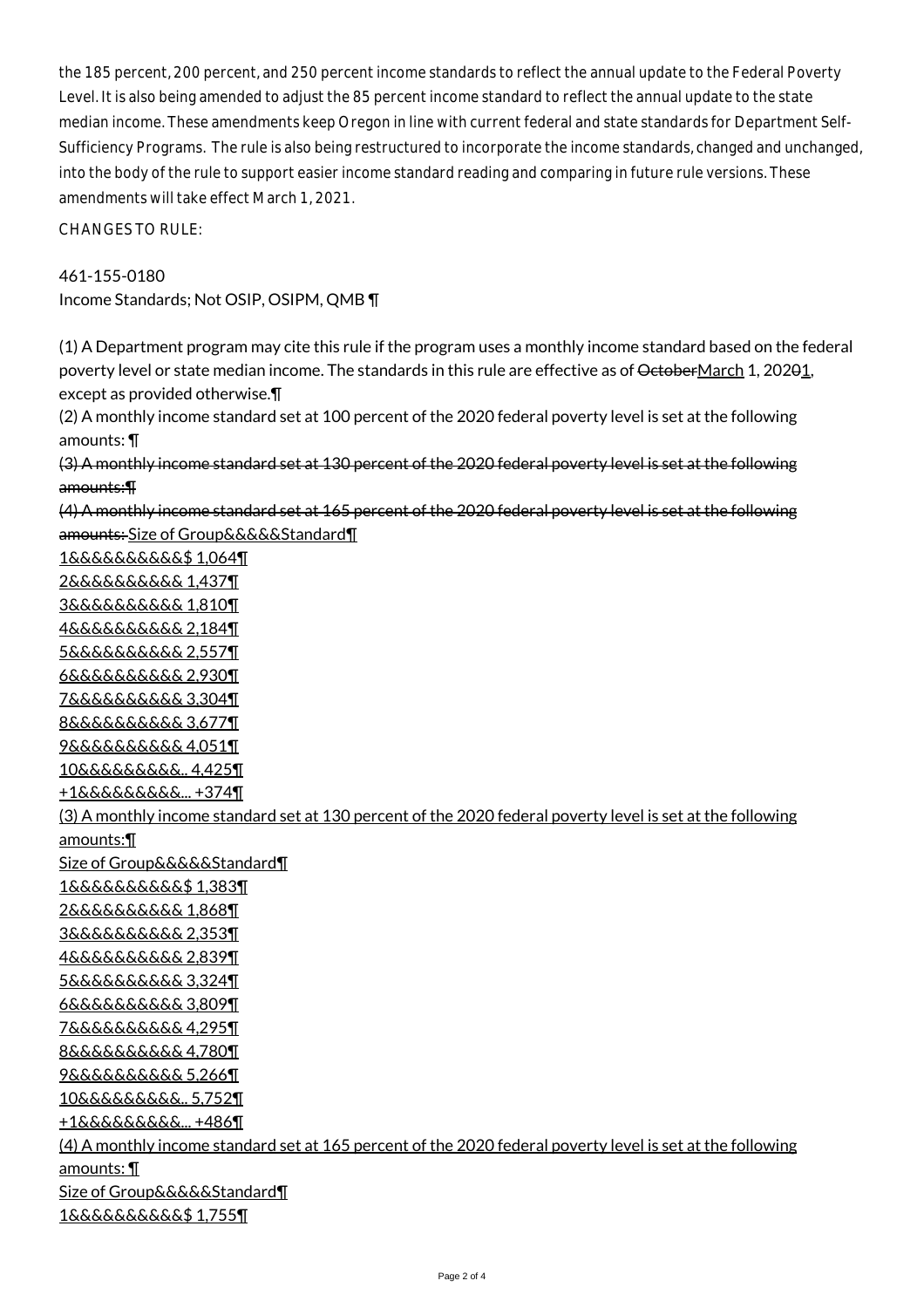2&&&&&&&&&& 2,371¶ 3&&&&&&&&&& 2,987¶ 4&&&&&&&&&& 3,603¶ 5&&&&&&&&&& 4,219¶ 6&&&&&&&&&& 4,835¶ 7&&&&&&&&&& 5,451¶ 8&&&&&&&&&& 6,067¶ +1&&&&&&&&&... +616¶ (5) A monthly income standard set at 185 percent of the 20201 federal poverty level is set at the following amounts: ¶ Size of Group&&&&&Standard¶ 1&&&&&&&&&&\$ 1,986¶ 2&&&&&&&&&& 2,686¶ 3&&&&&&&&&& 3,386¶ 4&&&&&&&&&& 4,086¶ 5&&&&&&&&&& 4,786¶ 6&&&&&&&&&& 5,486¶ 7&&&&&&&&&& 6,186¶ 8&&&&&&&&&& 6,886¶ 9&&&&&&&&&& 7,586¶ 10&&&&&&&&&.. 8,286¶ +1&&&&&&&&&... +700¶ (6) A monthly income standard set at 200 percent of the 20201 federal poverty level is set at the following amounts: ¶ Size of Group&&&&&Standard¶ 1&&&&&&&&&&\$ 2,147¶ 2&&&&&&&&&& 2,904¶ 3&&&&&&&&&& 3,660¶ 4&&&&&&&&&& 4,417¶ 5&&&&&&&&&& 5,174¶ 6&&&&&&&&&& 5,930¶ 7&&&&&&&&&& 6,687¶ 8&&&&&&&&&& 7,444¶ +1&&&&&&&&&... +757¶ (7) A monthly income standard set at 250 percent of the 20201 federal poverty level is set at the following amounts: ¶ (8) A monthly income standard set at 350 percent of the 2020 federal poverty level is set at the following amounts: Size of Group&&&&&Standard¶ 1&&&&&&&&&&\$ 2,684¶ 2&&&&&&&&&& 3,630¶ 3&&&&&&&&&& 4,575¶ 4&&&&&&&&&& 5,521¶ 5&&&&&&&&&& 6,467¶ 6&&&&&&&&&& 7,413¶ 7&&&&&&&&&& 8,359¶ 8&&&&&&&&&& 9,305¶ (8) A monthly income standard set at 350 percent of the 2020 federal poverty level is set at the following amounts: ¶ Size of Group&&&&&Standard¶